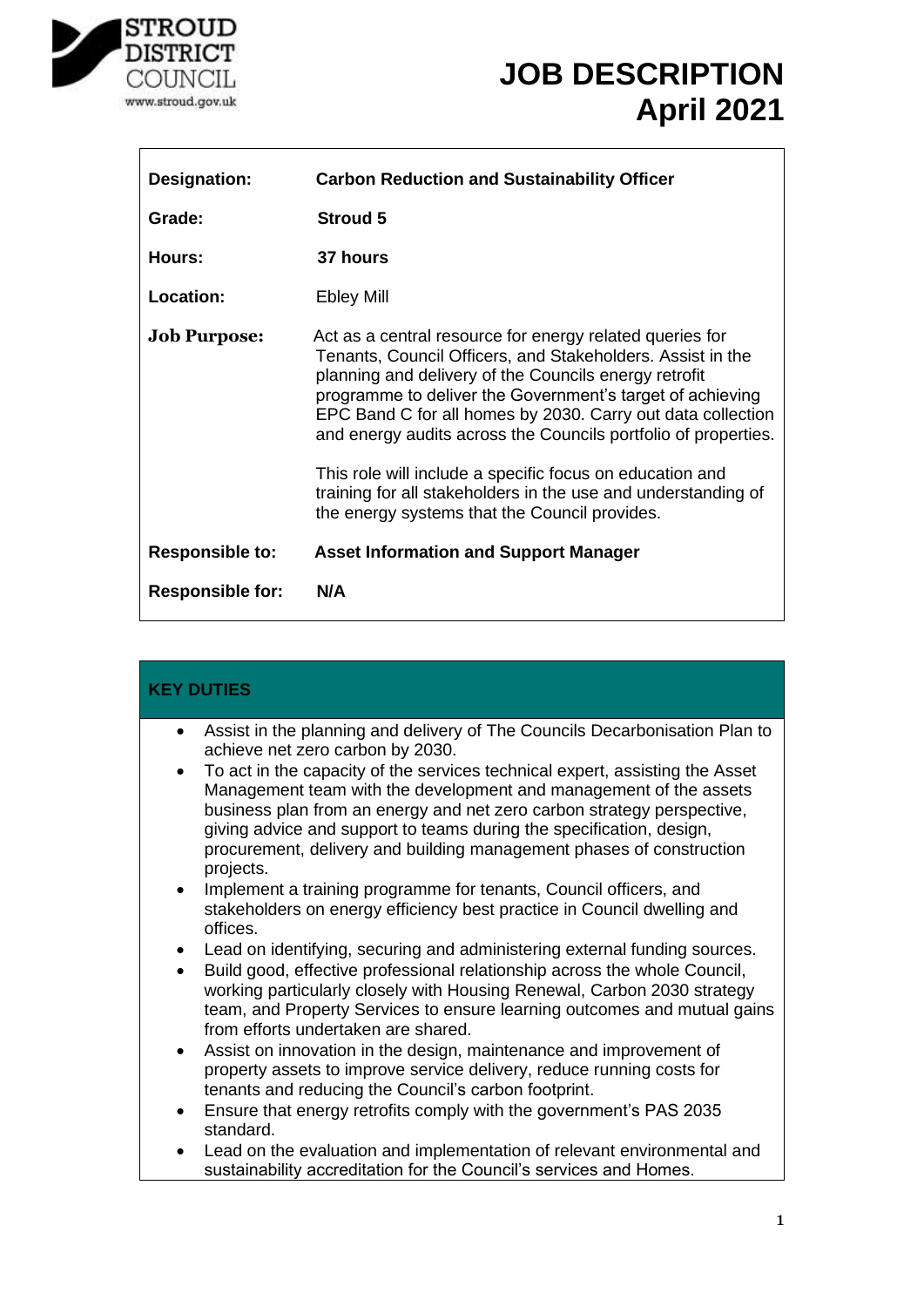

- Design, develop and lead the implementation of energy and sustainability policies ensuring compliance with current and future legal and regulatory **requirements**
- To lead on the development, delivery and monitoring of reports, action plans and targets in collaboration with stakeholders across the Council.
- To performance manage all energy, sustainability and innovation activities and use effective reporting and KPI's to monitor service provision, quality and ensure adherence to policies and statutory, regulatory and corporate requirements.

#### **SKILLS AND KNOWLEDGE**

- A good understanding of administrative processes and systems
- Can work collaboratively actively contributing and participating in team/project meetings/discussions
- Ability to prioritise work and work to deadlines
- Ability to analyse and interpret complex data sets
- Excellent communication skills both verbal and written**,** the ability to effectively communicate with a range of stakeholders at all levels
- Experience of working in a customer focussed environment and engaging with residents and staff; providing advice and support regarding the technicalities of energy efficiency works and financial models to deliver these works
- Excellent knowledge and understanding of energy efficient services and products, renewable energy and low carbon energy generation
- IT Literate, including use of MS Office suite
- Ability to work on own initiative, with effective time management, and as part of a wider team.

### **COMPLEXITY AND CREATIVITY**

Required to exercise discretion in a range of areas where advice is not normally available and where policy, procedures and working standards provide only general guidelines.

The role has a high level of complexity and creativity and a high degree of problem solving is required, to developing solutions in collaboration with stakeholders at all levels.

Considering task interdependence in applying design theory to explain the proactive behaviour and performance of emerging technologies.

The requirement to present complex data to non-technical stakeholders.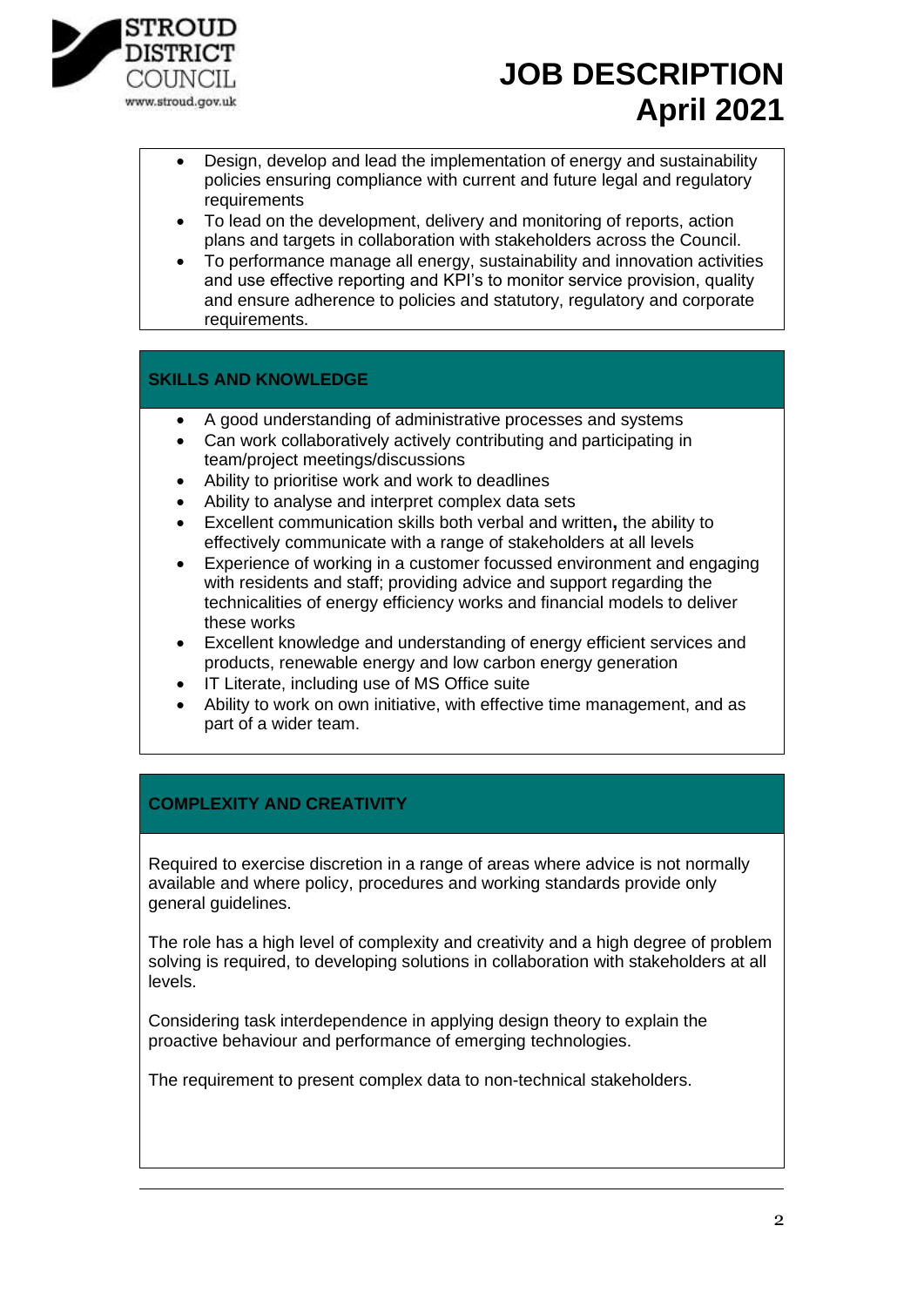

#### **JUDGEMENT AND DECISIONS**

An ability to make considered and effective decisions, come to reasoned conclusions

Understand situations, and form objective opinions especially in matters that affect action

Performs duties with little direction given, operating from established directions and instructions within defined guidance

Able to understand other organisations and where the Council will see a clear value for money return

#### **CONTACTS**

- Council Staff and Members
- Members and staff of other local authority's/partner agencies
- Stroud Council Tenants/Tenants from peer organisations
- Suppliers and contractors
- Members of the public

#### **RESOURCES**

Little or no responsibility for physical or financial resources.

#### **TRAVEL DESIGNATION**

Casual Car User

#### **GENERAL**

- To ensure that at all times service delivery informs, reflects and supports the Council's prevailing aims and objectives.
- To work with colleagues across the organisation as required in support of organisational goals.
- To promote the Council's overall commitment to equality of opportunity/Diversity at all times and work within the requirements of the Council's Equality Scheme.
- To undertake all training and development initiatives as required.
- To work within Health and Safety quidelines in accordance with the Health and Safety at work Act.
- To work within the requirements of the Council's Environmental Policy and Management System.